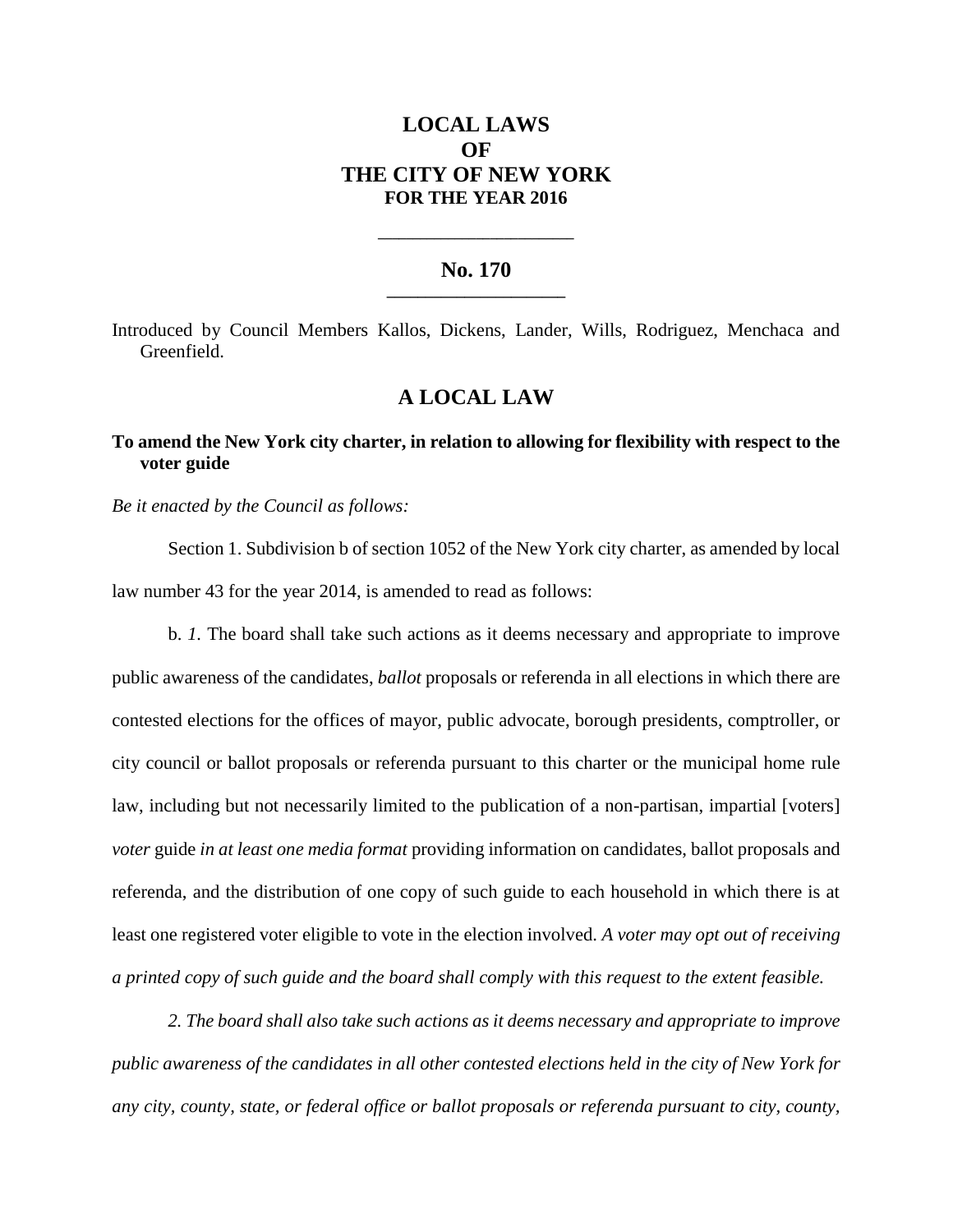*state, or federal law, including but not necessarily limited to the publication of a non-partisan, impartial voter guide in at least one media format providing information on such candidates, ballot proposals or referenda. The board shall coordinate with other agencies in general and specialized efforts to improve public awareness of such candidates, proposals, or referenda.*

*3.* In any year in which the board publishes a [voters] *voter* guide *pursuant to paragraph 1 of this subdivision*, if the board determines that the amount of money in its budget is insufficient or likely to be insufficient for the publication and distribution of [the voters] *such* guide, it shall report such determination to the director of the office of management and budget, who, after consultation with the board, shall, without an appropriation, transfer to the board a reasonable amount, as the director shall determine, to cover the cost of publishing and distributing [the voters] *such* guide; provided however, that for any election in any district in which (i) there are no contested elections for the office of mayor, public advocate, borough president, comptroller or city council, and (ii) there has been no administrative action, or determination of a court of final, competent jurisdiction, to include a ballot proposal or referendum at such election sixty days or more prior to the date of such election, the board shall not publish or distribute *a printed copy of* such guide, but shall instead make available to the public on its website information to the extent practicable regarding any proposal or referendum that is to be included on the ballot.

§ 2. Section 1053 of the New York city charter, as added by a vote of the electors on November 8, 1988, is amended to read as follows:

§ 1053 [Voters] *Voter* guide. [Each voters] *a. For all elections in which there are contested elections for the offices of mayor, public advocate, borough presidents, comptroller, or city council or ballot proposals or referenda pursuant to this charter or the municipal home rule law, each printed voter* guide published by the board shall contain: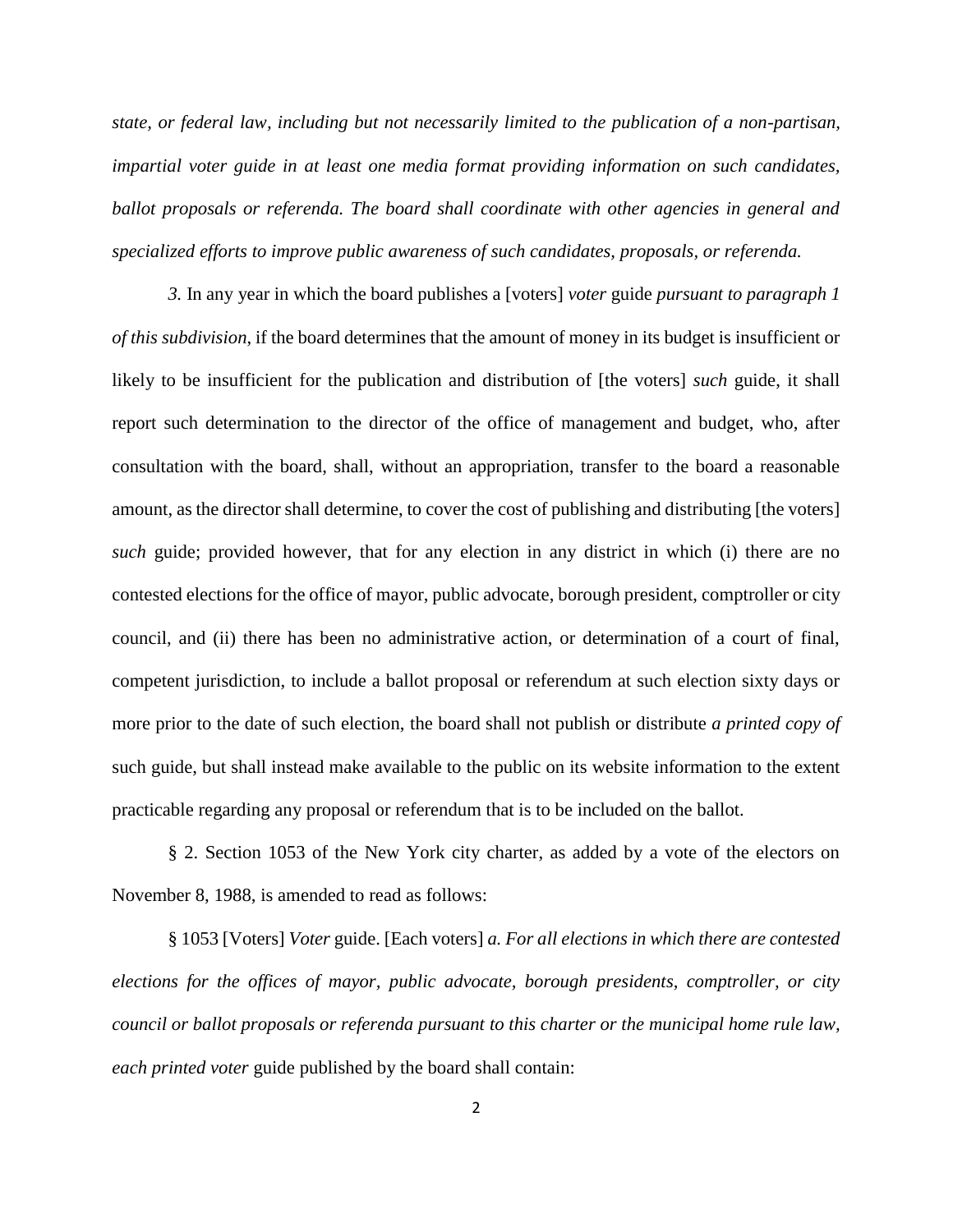[(a)] *1.* material explaining the date and hours during which the polls will be open for that election; when, where, and how to register to vote; when a citizen is required to reregister; when, where, and how absentee ballots are obtained and used; instructions on how to vote; [maps showing the boundaries of council districts] *information on the political subdivisions applicable to a particular citizen's address*; and any other general information on voting deemed by the board to be necessary or useful to the electorate or otherwise consistent with the goals of this charter;

[(b)] *2.* such tables of contents, graphics, and other materials which the board determines will make the [voters] *voter* guide easier to understand or more useful for the average voter;

[(c)] *3.* [biographical] information on each candidate, including but not limited to name, party affiliation, present and previous public offices held, present occupation and employer, prior employment and other public service experience, educational background, [and] a listing of major organizational affiliations and endorsements[; (d)]*, and a* concise [statements] *statement* by each candidate of his or her principles, platform or views; and

[e] *4.* where there is a ballot proposal or referendum, concise statements explaining such proposal or referendum and an abstract of each such proposal or referendum. [The guide]

*b. For all other elections in which there are contested elections held in the city of New York for any city, county, state, or federal office or ballot proposals or referenda pursuant to city, county, state, or federal law, each voter guide shall contain information that the board deems necessary or useful to the electorate or is otherwise consistent with the board's responsibility under this chapter to improve public awareness of candidates, ballot proposals, or referenda.* 

*c. Voter guides* shall be prepared in plain language using words with common and everyday meanings. [No later than the first day of January of nineteen hundred eighty nine, the]